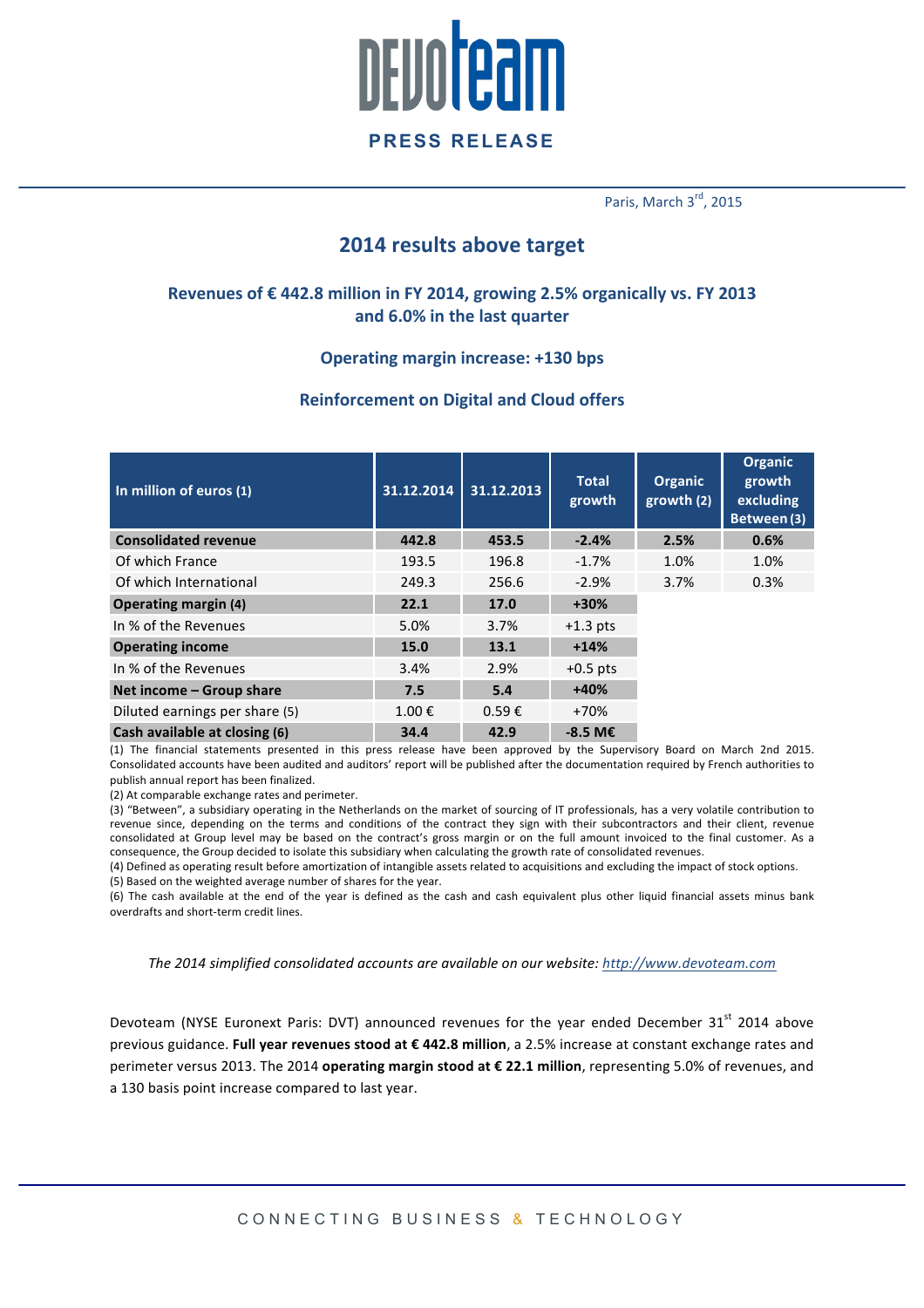

**Operating profit before asset disposals and goodwill impairments jumped 148%** in 2014, thanks to the previously mentioned 30% increase in volume of the operating margin, and when not taking into account the significant one-off profits recorded in 2013 (related to the closing of successful divestments).

**Net income attributable to the shareholders of Devoteam S.A. amounted to € 7.5 million**, versus € 5.4 million one year earlier, a 40% increase.

After two years of transformation, 2014 exceeded Group expectations in terms of revenues and profitability, combined with an acceleration of organic growth in the last quarter. Devoteam reported revenues for the fourth quarter of 2014 of € 121.6 million, a 6.0% increase, at constant exchange rate and perimeter, compared to the same period of 2013.

The "EAGLE" transformation plan, started in 2012, enabled a significant improvement of profits for the year thanks to a shift of the Group's portfolio of offers towards more Digital, Cloud and IT security – leveraged by further business model enhancement.

Also, in line with its strategic ambition, the Group successfully completed several divestments in 2014 (AuSystems Italy, CRM in Poland and Devoteam AB in Sweden), while acquiring SaaS and mobility focused companies.

### **Results for the year 2014**

The 2014 **consolidated revenue** amounted to € 442.8 million, exceeding Group objectives and showing a 2.5% growth at constant exchange rate and perimeter versus 2013.

Over the fourth quarter, excluding the impact of the broker activity in the Netherlands (Between), revenues increased by 4.4% at constant exchange rate and perimeter compared to the same period of last year. This improvement was due to an increased average daily price as well as to the good dynamics of activities in the Middle East, Germany, and of the successes encountered by the digital project management offer in France. The effect of the number of working days was slightly positive over the quarter.

The **operating margin** – defined as the operating result before amortization of intangible assets related to acquisitions and excluding the impact of stock options – increased 130 bps, driven by higher utilization rates. It reached  $\epsilon$  22.1 million for 2014, or 5.0% of revenues, compared to  $\epsilon$  17.0 million and 3.7% of revenues for 2013. The improvement in operating margin was even more sizable over the second half of the year. In H2, operating margin stood at  $\epsilon$  15.1 million, or 6.7% of revenues, an increase of 170bps compared to the second half of 2013.

The **operating income** stood at € 15.0 million against € 13.1 million a year earlier. In 2013, operating income included profits from disposals of subsidiaries for € 12.5 million. Non-current expenses significantly decreased, and stood at € 6.6 million in 2014 against € 16.0 million in 2013. They were mainly composed of restructuring costs for  $\epsilon$  4.8 million (mainly France and Norway). Goodwill impairment losses amounted to  $\epsilon$  1.6 million in 2014 (against losses of € 5.9 million in 2013) and were related to the Group's outsourcing activity in France and to its Turkish operations.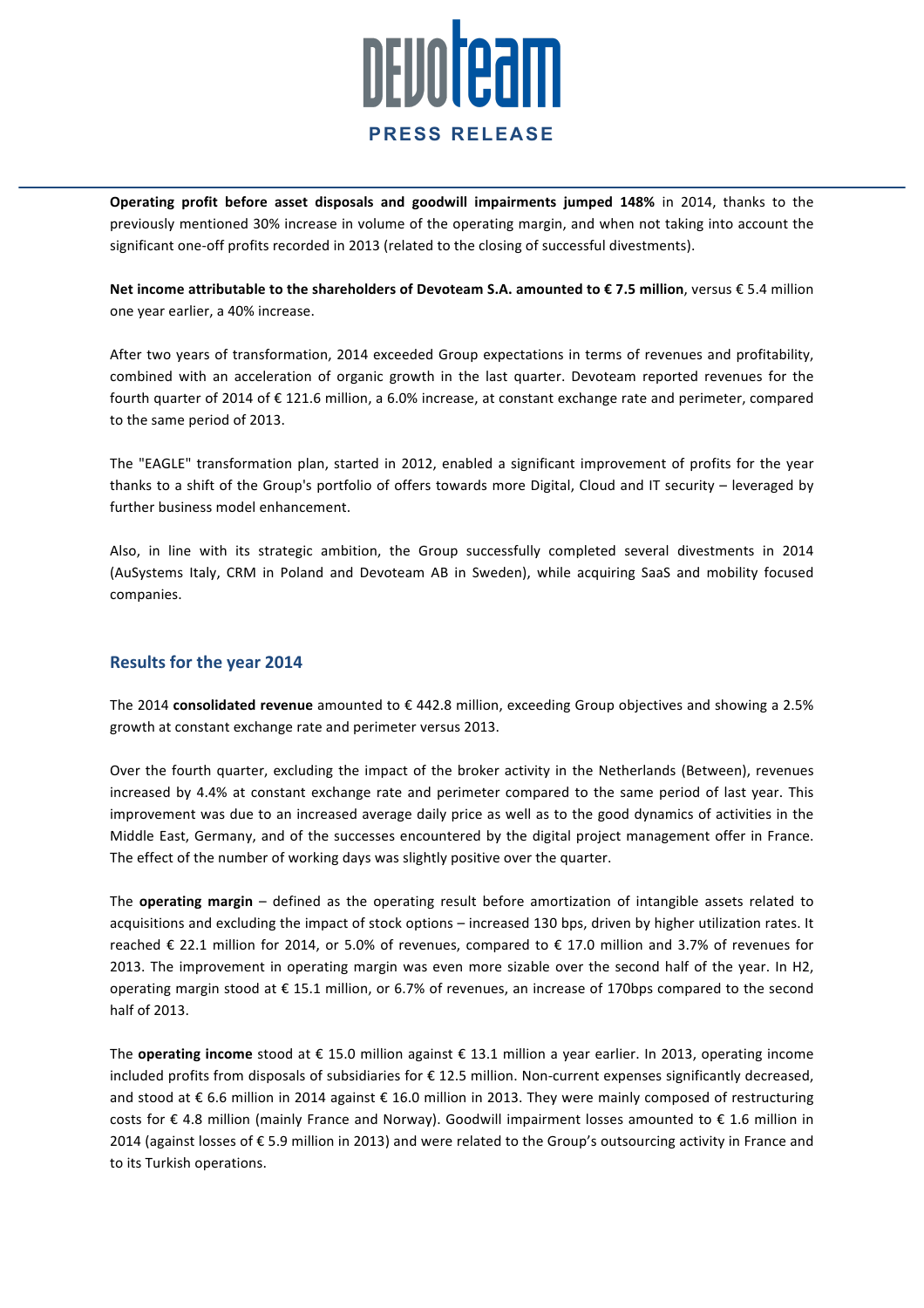

The **financial result** improved from a loss of  $\epsilon$  -1.7 million in 2013 to an almost break even position of  $\epsilon$  -0.2 million in 2014. It was driven by the positive impact of a change in the recognition of the financial profits and losses related to the leases of Devoteam Outsourcing.

**Tax expenses** amounted to € 6.2 million, a stable amount versus 2013, representing 42% of earnings before taxes, which includes the effect of local taxes like CVAE in France.

The net income reached € 8.6 million (against € 5.5 million a vear earlier), of which € 7.5 million attributable to the shareholders of Devoteam S.A. The diluted earnings per share grew 70% to  $\epsilon$  1.00.

**Cash position** (including capitalization contracts appearing in "other current financial assets" and adjusted for € 8.3 million of bank overdrafts and short term credit lines) reduced by € 8.5 million over 2014 to reach € 34.4 million. It included a **cash flow from operating activities** of € 20 million.

The detail of the net financial debt is presented in the appendices of this press release.

### **Headcount and utilization rate**

As of December 31<sup>st</sup> 2014, Devoteam employed a workforce of 3.653 people compared to 3.594 at the end of September 2014, driven by an increase of billable employees in France over the last quarter of 2014.

| Utilization rate of internal resources, excluding divestments $\mathbf{u}$ |       |       |       |       |       |                                                                                                                                                                         |       |         |                |
|----------------------------------------------------------------------------|-------|-------|-------|-------|-------|-------------------------------------------------------------------------------------------------------------------------------------------------------------------------|-------|---------|----------------|
| $T1 2013^{(2)}$                                                            |       |       |       |       |       | <b>T2 2013</b> <sup>(2)</sup> T3 2013 <sup>(2)</sup> T4 2013 <sup>(2)</sup> FY 2013 <sup>(2)</sup> T1 2014 <sup>(2)</sup> T2 2014 <sup>(2)</sup> T3 2014 <sup>(2)</sup> |       | T4 2014 | <b>FY 2014</b> |
| 79.2%                                                                      | 81.5% | 82.0% | 83.8% | 81.6% | 82.1% | 83.5%                                                                                                                                                                   | 84.3% | 83.7%   | 83.4%          |

(1) In 2014, Divestments include the subsidiary AuSystems Italy as well as CRM Poland and Devoteam AB Sweden. In 2013, it also *included the T&M activity sold to Ericsson and Teligent Russia.* 

(2) Restated compared to previous releases following a reclassification of Devoteam Algeria's business from "professional services" to *"other services" in the Group reporting standards, hence not reporting on utilization rates anymore.*

As of December  $31^{st}$  2014, the ratio of billable headcount to total staff stood at 85.2%, a 0.2 pt improvement compared with September 30<sup>th</sup> 2014. The Group also achieved a higher utilization rate of internal resources<sup>1</sup> excluding divestment, at 83.4% in 2014 compared to 81.6% in 2013.

### **2015 Outlook**

The Group aims at reaching an organic growth above 2% in 2015 when excluding the impact of its outsourcing business shut down and therefore targets revenues around  $\epsilon$  440 million. Devoteam also aims at a further improvement in operating margin, in order to reach about 6.0% of the revenue.

### **Dividend**

 

A dividend of 0.30 euro per share related to the year 2014 will be proposed to next Shareholders' meeting.

<sup>1</sup> *Utilization rate measures the percentage of working hours (excluding paid holidays) of billable employees that were billed to a client*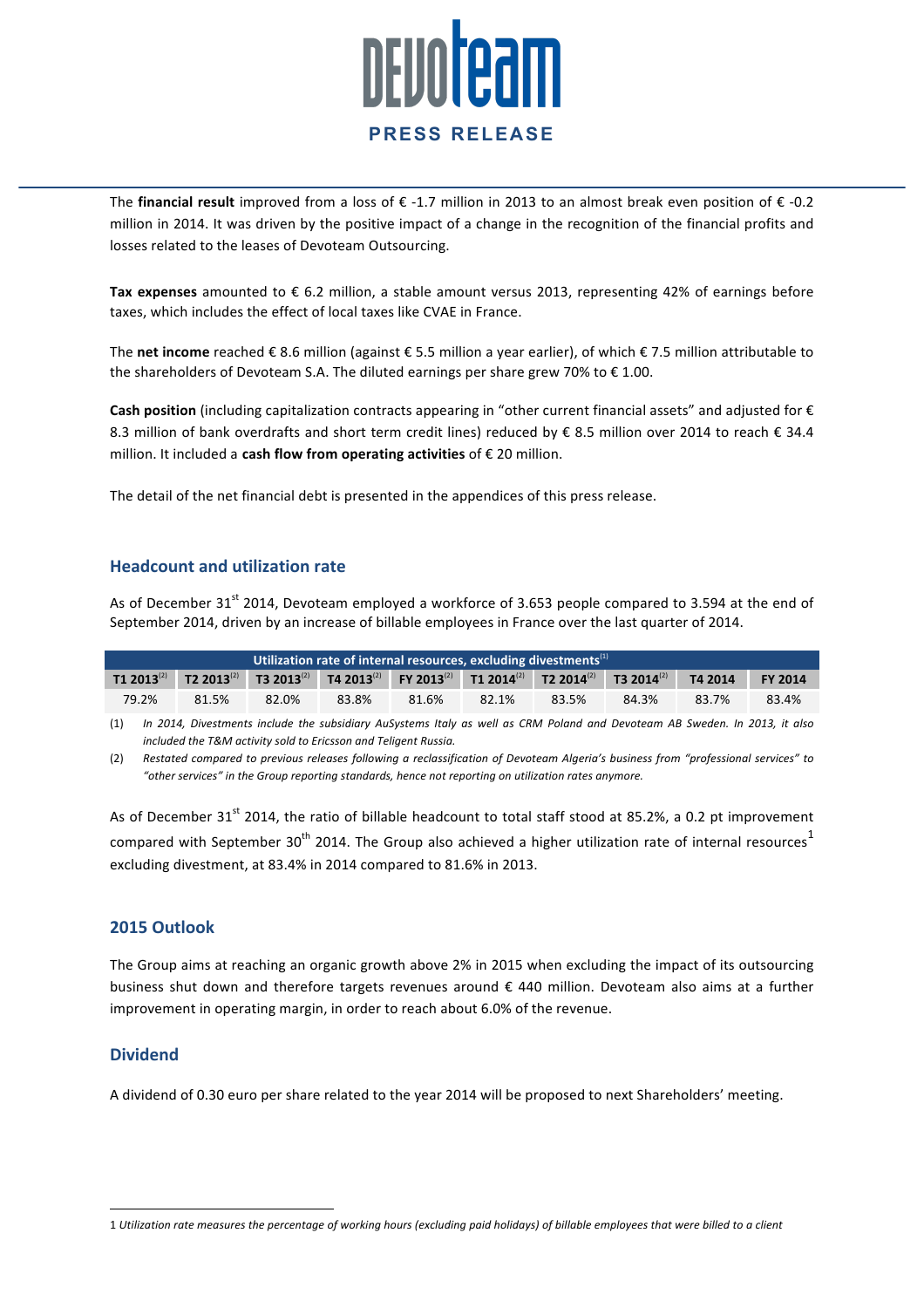

## **Financial calendar**

|                   | <b>Press release</b> | Shareholders'<br>meeting | Dividend payment |               |
|-------------------|----------------------|--------------------------|------------------|---------------|
| <b>Revenue Q1</b> | <b>Results H1</b>    | <b>Revenue Q3</b>        |                  |               |
| May 13th 2015*    | Septembre 7th 2015   | Novembre 10th 2015       | June 19th 2015   | July 2nd 2015 |

\*Before opening of market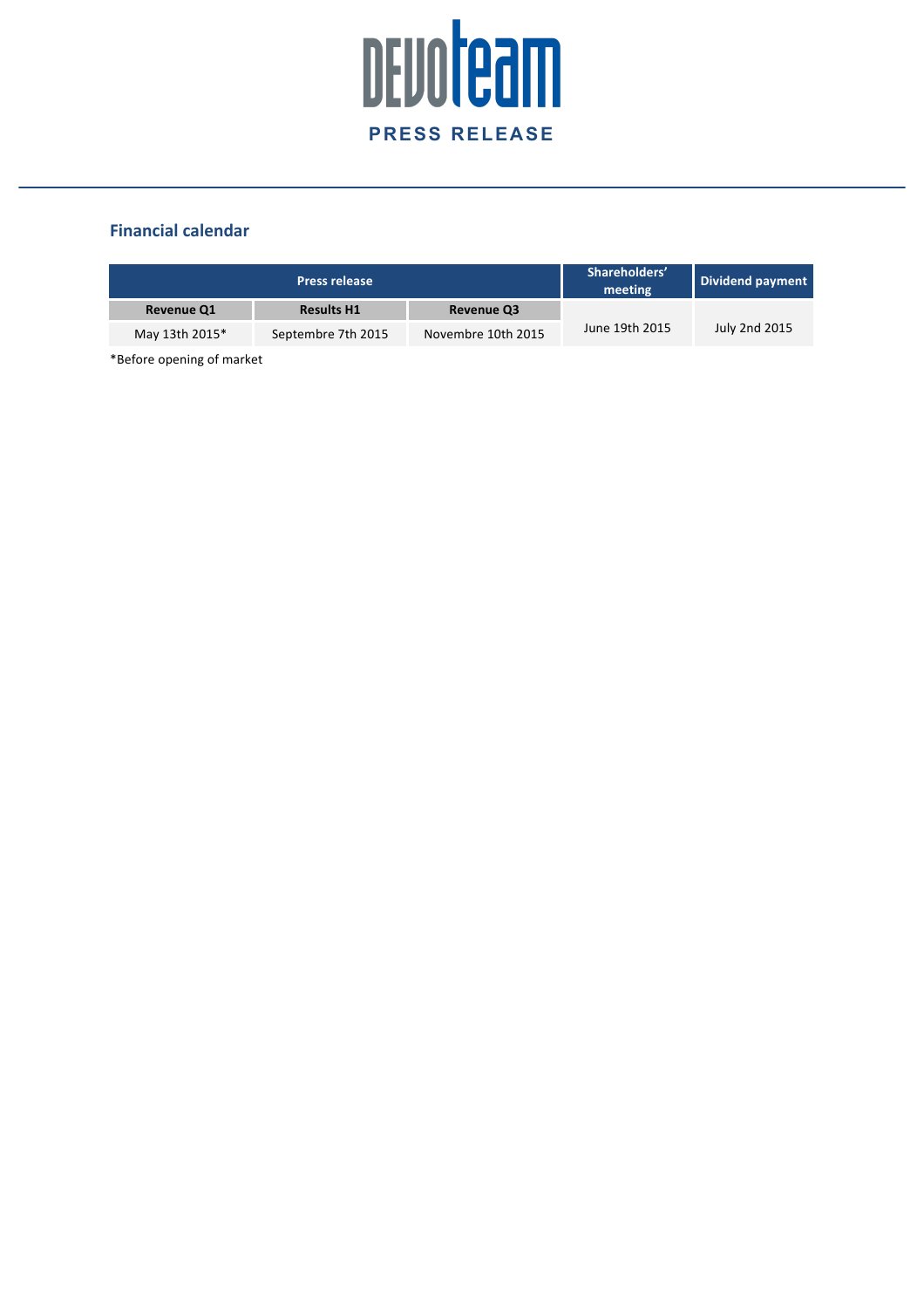# DEVOTeam **PRESS RELEASE**

## **Appendix**

## **Activity evolution by region – Revenues by quarter**

| In million of euros            | Q1 2014  | Q1 2013 | Q2 2014 | Q2 2013 | Q3 2014 | Q3 2013 | Q42014  | Q4 2013 | FY 2014 | FY 2013 |
|--------------------------------|----------|---------|---------|---------|---------|---------|---------|---------|---------|---------|
| <b>France</b>                  | 45.4     | 60.7    | 45.1    | 45.9    | 47.4    | 42.6    | 55.6    | 47.7    | 193.5   | 196.8   |
| Growth rate                    | $-25.2%$ |         | $-1.7%$ |         | 11.2%   |         | 16.7%   |         | $-1.7%$ |         |
| L-f-I growth $^{(1)}$          | $-1.1%$  |         | $-0.9%$ |         | 0.9%    |         | 5.5%    |         | 1.0%    |         |
| <b>International</b>           | 63.6     | 64.6    | 62.0    | 66.1    | 57.7    | 59.2    | 66.0    | 66.7    | 249.3   | 256.6   |
| Growth rate                    | $-1.5%$  |         | $-6.1%$ |         | $-2.6%$ |         | $-1.2%$ |         | $-2.9%$ |         |
| L-f-I growth $^{(1)}$          | 2.2%     |         | 0.6%    |         | 5.6%    |         | 6.4%    |         | 3.7%    |         |
| L-f-I growth excluding Between | $-0.4%$  |         | $-3.7%$ |         | 1.8%    |         | 3.5%    |         | 0.3%    |         |
| <b>Total</b>                   | 109.0    | 125.3   | 107.2   | 112.0   | 105.0   | 101.8   | 121.6   | 114.4   | 442.8   | 453.5   |
| Growth rate                    | $-13.0%$ |         | $-4.3%$ |         | 3.2%    |         | 6.3%    |         | $-2.4%$ |         |
| L-f-I growth $^{(1)}$          | 0.6%     |         | $-0.0%$ |         | 3.6%    |         | 6.0%    |         | 2.5%    |         |
| L-f-I growth excluding Between | $-0.7%$  |         | $-2.5%$ |         | 1.4%    |         | 4.4%    |         | 0.6%    |         |

*(1)* At constant perimeter and exchange rates.

| In million of euros             | Q1 2014  | Q1 2013 | Q2 2014  | Q2 2013 | Q3 2014  | Q3 2013 | Q4 2014   | Q4 2013 | FY 2014  | FY 2013 |
|---------------------------------|----------|---------|----------|---------|----------|---------|-----------|---------|----------|---------|
| <b>New Mediterranean</b>        | 37.6     | 38.0    | 37.3     | 38.3    | 34.7     | 35.4    | 40.1      | 39.9    | 149.6    | 151.7   |
| Growth rate                     | $-1.0%$  |         | $-2.8%$  |         | $-2.1%$  |         | 0.3%      |         | $-1.4%$  |         |
| L-f- $l$ growth <sup>(1)</sup>  | $-1.0%$  |         | $-2.8%$  |         | $-2.1%$  |         | 0.2%      |         | $-1.4%$  |         |
| <b>Northern Europe</b>          | 13.9     | 14.7    | 13.1     | 14.9    | 11.3     | 11.5    | 12.8      | 14.0    | 51.1     | 55.2    |
| Growth rate                     | $-5.5%$  |         | $-12.4%$ |         | $-1.7%$  |         | $-8.8%$   |         | $-7.4%$  |         |
| L-f-I growth <sup>(1)</sup>     | $-2.2%$  |         | $-11.2%$ |         | $-3.8%$  |         | $-9.5%$   |         | $-6.8%$  |         |
| <b>Central Europe</b>           | 11.4     | 11.3    | 11.6     | 11.6    | 11.7     | 10.7    | 13.3      | 12.4    | 48.0     | 46.0    |
| Growth rate                     | 0.4%     |         | $-0.0%$  |         | 9.3%     |         | 7.2%      |         | 4.2%     |         |
| L-f-I growth $^{(1)}$           | 0.6%     |         | $-0.0%$  |         | 9.2%     |         | 7.1%      |         | 4.2%     |         |
| <b>Middle East &amp; Turkey</b> | 4.9      | 4.5     | 4.9      | 4.9     | 4.7      | 4.9     | 7.3       | 5.3     | 21.8     | 19.6    |
| Growth rate                     | 9.4%     |         | 1.4%     |         | $-5.0%$  |         | 36.8%     |         | 11.2%    |         |
| L-f-I growth $^{(1)}$           | 18.3%    |         | 9.9%     |         | $-3.8%$  |         | 31.6%     |         | 14.3%    |         |
| <b>Single entities</b>          | 14.2     | 15.5    | 14.5     | 15.6    | 13.5     | 14.2    | 14.7      | 14.9    | 57.0     | 60.3    |
| Growth rate                     | $-8.5%$  |         | $-7.1%$  |         | $-4.8%$  |         | $-1.1%$   |         | $-5.4%$  |         |
| L-f- $l$ growth <sup>(1)</sup>  | $-8.5%$  |         | $-7.1%$  |         | $-4.8%$  |         | $-1.1%$   |         | $-5.4%$  |         |
| <b>Others</b>                   | 21.9     | 20.1    | 23.7     | 20.6    | 28.6     | 19.5    | 33.4      | 22.4    | 107.6    | 82.6    |
| Growth rate                     | 9.2%     |         | 15.2%    |         | 46.2%    |         | 48.9%     |         | 30.2%    |         |
| L-f- $l$ growth <sup>(1)</sup>  | 11.3%    |         | 16.7%    |         | 24.3%    |         | 25.8%     |         | 19.6%    |         |
| L-f-I growth excluding Between  | 4.4%     |         | 5.6%     |         | 18.1%    |         | 23.7%     |         | 12.9%    |         |
| Divestments <sup>(2)</sup>      | 5.1      | 21.2    | 2.1      | 6.1     | 0.5      | 5.4     |           | 5.4     | 7.7      | 38.1    |
| Growth rate                     | $-76.0%$ |         | $-65.2%$ |         | $-90.1%$ |         | $-100.0%$ |         | $-79.7%$ |         |
| L-f- $l$ growth <sup>(1)</sup>  | $-1.8%$  |         | $-1.6%$  |         | $-0.2%$  |         | $-0.3%$   |         | $-1.3%$  |         |
| <b>Total</b>                    | 109.0    | 125.3   | 107.2    | 112.0   | 105.0    | 101.8   | 121.6     | 114.4   | 442.8    | 453.5   |
| Growth rate                     | $-13.0%$ |         | $-4.3%$  |         | 3.2%     |         | 6.3%      |         | $-2.4%$  |         |
| L-f-I growth $^{(1)}$           | 0.6%     |         | $-0.0%$  |         | 3.6%     |         | 6.0%      |         | 2.5%     |         |
| L-f-I growth excluding Between  | $-0.7%$  |         | $-2.5%$  |         | 1.4%     |         | 4.4%      |         | 0.6%     |         |

*(1)* At constant perimeter and exchange rate.

(2) For 2014, Divestments include the subsidiary AuSystems Italy, CRM Poland and Devoteam AB Sweden. For 2013, it also included the *T&M activity sold to Ericsson and Teligent Russia.*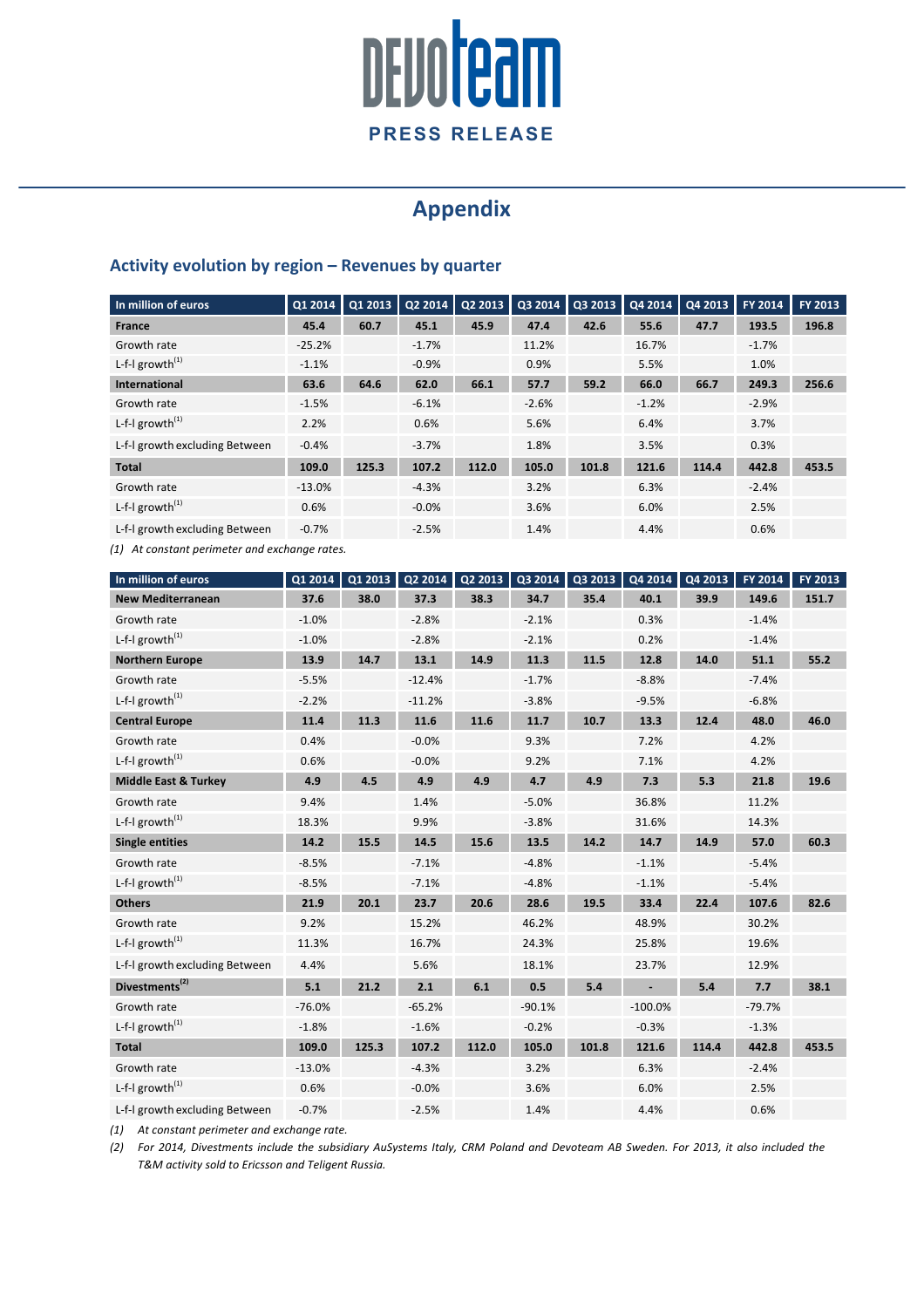

## Activity evolution by region – Revenues and Operating margin

| In million of euros            | Group<br>contribution<br>2014 | <b>Operating</b><br>margin<br>2014 | In $%$ of<br><b>Group</b><br>contribution<br>2014 | Group<br>contribution<br>2013 | <b>Operating</b><br>margin<br>2013 | In $%$ of<br>Group<br>contribution<br>2013 |
|--------------------------------|-------------------------------|------------------------------------|---------------------------------------------------|-------------------------------|------------------------------------|--------------------------------------------|
| <b>France</b>                  | 193.5                         | 12.1                               | 6.2%                                              | 196.8                         | 10.8                               | 5.5%                                       |
| Growth rate                    | $-1.7%$                       | 12.1%                              |                                                   |                               |                                    |                                            |
| L-f-I growth $^{(1)}$          | 1.0%                          |                                    |                                                   |                               |                                    |                                            |
| <b>International</b>           | 249.3                         | 10.1                               | 4.0%                                              | 256.6                         | 6.2                                | 2.4%                                       |
| Growth rate                    | $-2.9%$                       | 62.0%                              |                                                   |                               |                                    |                                            |
| L-f-I growth $^{(1)}$          | 3.7%                          |                                    |                                                   |                               |                                    |                                            |
| L-f-I growth excluding Between | 0.3%                          |                                    |                                                   |                               |                                    |                                            |
| <b>Total</b>                   | 442.8                         | 22.1                               | 5.0%                                              | 453.5                         | 17.0                               | 3.7%                                       |
| Growth rate                    | $-2.4%$                       | 30.3%                              |                                                   |                               |                                    |                                            |
| L-f-I growth $^{(1)}$          | 2.5%                          |                                    |                                                   |                               |                                    |                                            |
| L-f-I growth excluding Between | 0.6%                          |                                    |                                                   |                               |                                    |                                            |

*(1)* At constant perimeter and exchange rates.

| <b>En millions d'euros</b>                  | Group<br>contribution<br>2014 | <b>Operating</b><br>margin<br>2014 | In % of<br>Group<br>contribution<br>2014 | Group<br>contribution<br>2013 | <b>Operating</b><br>margin<br>2013 | In % of<br>Group<br>contribution<br>2013 |
|---------------------------------------------|-------------------------------|------------------------------------|------------------------------------------|-------------------------------|------------------------------------|------------------------------------------|
| <b>New Mediterranean</b>                    | 149.6                         | 11.4                               | 7.6%                                     | 151.7                         | 8.7                                | 5.7%                                     |
| Growth rate                                 | $-1.4%$                       | 31.4%                              |                                          |                               |                                    |                                          |
| L-f- $I$ growth <sup>(1)</sup>              | $-1.4%$                       |                                    |                                          |                               |                                    |                                          |
| <b>Northern Europe</b>                      | 51.1                          | 1.8                                | 3.5%                                     | 55.2                          | 1.0                                | 1.9%                                     |
| Growth rate                                 | $-7.4%$                       | 73.2%                              |                                          |                               |                                    |                                          |
| L-f- $l$ growth <sup><math>(1)</math></sup> | $-6.8%$                       |                                    |                                          |                               |                                    |                                          |
| <b>Central Europe</b>                       | 48.0                          | 1.7                                | 3.6%                                     | 46.0                          | (0.7)                              | $-1.6%$                                  |
| Growth rate                                 | 4.2%                          | $-332.8%$                          |                                          |                               |                                    |                                          |
| L-f-I growth <sup>(1)</sup>                 | 4.2%                          |                                    |                                          |                               |                                    |                                          |
| <b>Middle East &amp; Turkey</b>             | 21.8                          | 1.6                                | 7.5%                                     | 19.6                          | 1.0                                | 4.9%                                     |
| Growth rate                                 | 11.2%                         | 70.4%                              |                                          |                               |                                    |                                          |
| L-f- $l$ growth <sup>(1)</sup>              | 14.3%                         |                                    |                                          |                               |                                    |                                          |
| <b>Single entities</b>                      | 57.0                          | 1.8                                | 3.2%                                     | 60.3                          | 2.4                                | 3.9%                                     |
| Growth rate                                 | $-5.4%$                       | $-24.1%$                           |                                          |                               |                                    |                                          |
| L-f- $l$ growth <sup><math>(1)</math></sup> | $-5.4%$                       |                                    |                                          |                               |                                    |                                          |
| <b>Others</b>                               | 107.6                         | 4.1                                | 3.8%                                     | 82.6                          | 4.4                                | 5.3%                                     |
| Growth rate                                 | 30.2%                         | $-5.0%$                            |                                          |                               |                                    |                                          |
| L-f-I growth $^{(1)}$                       | 19.6%                         |                                    |                                          |                               |                                    |                                          |
| L-f-I growth excluding Between              | 12.9%                         |                                    |                                          |                               |                                    |                                          |
| Divestments <sup>(2)</sup>                  | 7.7                           | (0.4)                              | $-4.9%$                                  | 38.1                          | 0.3                                | 0.8%                                     |
| Growth rate                                 | $-79.7%$                      | $-218.3%$                          |                                          |                               |                                    |                                          |
| L-f-I growth $^{(1)}$                       | $-1.3%$                       |                                    |                                          |                               |                                    |                                          |
| <b>Total</b>                                | 442.8                         | 22.1                               | 5.0%                                     | 453.5                         | 17.0                               | 3.7%                                     |
| Growth rate                                 | $-2.4%$                       | 30.3%                              |                                          |                               |                                    |                                          |
| L-f-I growth <sup>(1)</sup>                 | 2.5%                          |                                    |                                          |                               |                                    |                                          |
| L-f-I growth excluding Between              | 0.6%                          |                                    |                                          |                               |                                    |                                          |

*(1)* At constant perimeter and exchange rate.

*(2) For 2014, Divestments include the subsidiary AuSystems Italy, CRM Poland and Devoteam AB Sweden. For 2013, it also included the T&M activity sold to Ericsson and Teligent Russia.*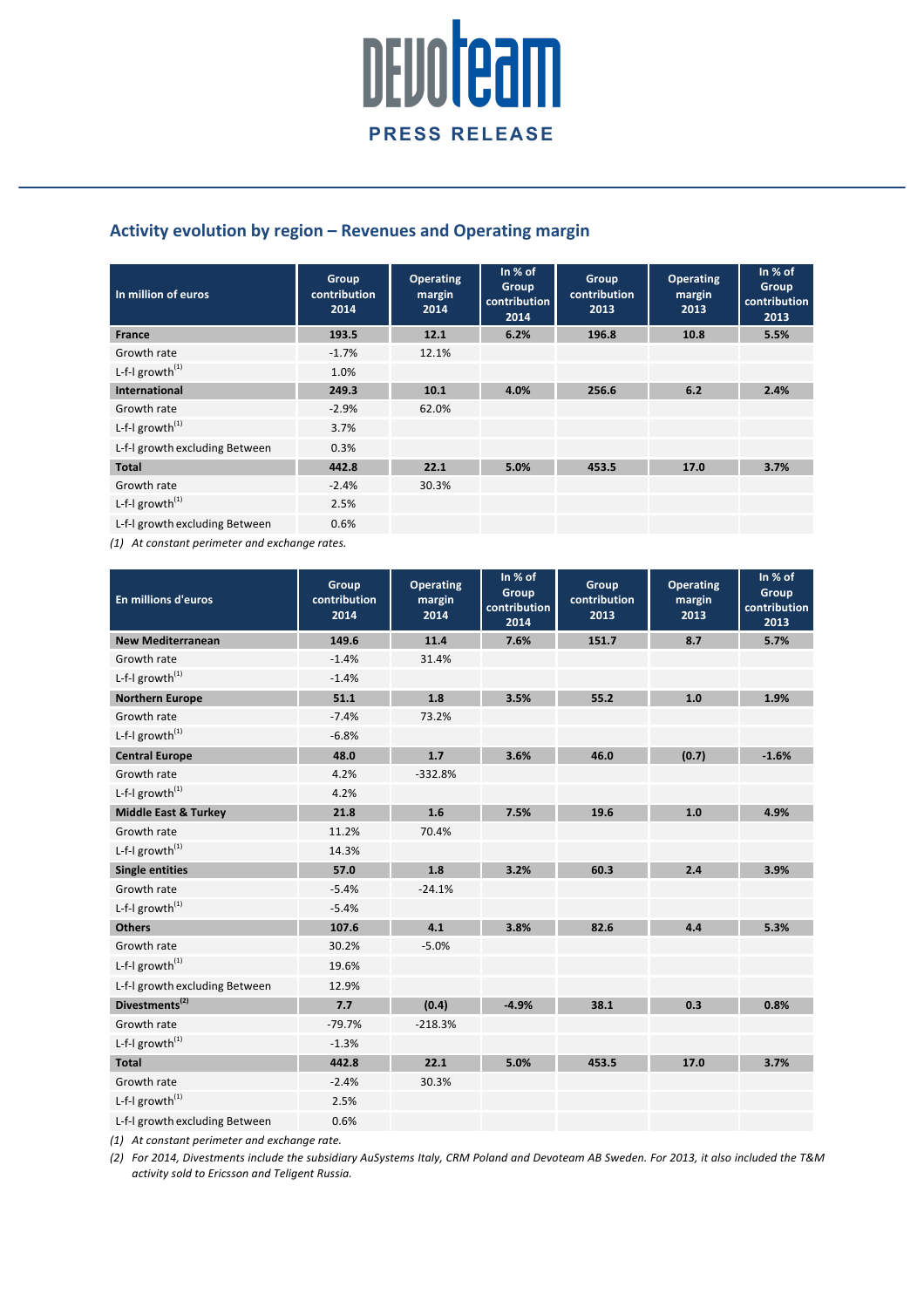

### **Net debt**

| In million of euros                                                                                                   | 31.12.2014 | 31.12.2013 |
|-----------------------------------------------------------------------------------------------------------------------|------------|------------|
| Financial investments (included in "Other current financial assets" in balance<br>sheet)                              | 2.2        | 0.3        |
| Cash and cash equivalents *                                                                                           | 40.5       | $77.2**$   |
| Bank overdrafts and credit Revolving (included in current "Loans, borrowings<br>and bank overdraft" in balance sheet) | (8.3)      | (34.7)     |
| <b>Cash Balance</b>                                                                                                   | 34.4       | 42.9       |
| Current financial debts (excluding bank overdrafts, which are already<br>included above)                              | (2.1)      | (2.2)      |
| Non-current financial debts                                                                                           | (2.8)      | (4.3)      |
| Cash net of financial debt                                                                                            | 29.5       | 36.4       |
| <b>Total consolidated equity</b>                                                                                      | 115.6      | 126.5      |
| Net debt-to-equity ratio                                                                                              | $-25.5%$   | $-28.8%$   |

\* *Including a positive impact from factoring contract of € 17.5million as of Dec. 31 st 2014 (vs. € 13.5 million as of Dec. 31st 2013)*

*\*\* FY 2013: including € 26.1 million for pledging of the tender offer. € 20.2 million were finally cashed out in January 2014*

## **Pro forma information on revenue**

| In million of euros  | FY 2013 pro-forma* | FY 2013 published** |
|----------------------|--------------------|---------------------|
| New Mediterranean    | 151.7              | 180.6               |
| Northern Europe      | 55.2               | 58.1                |
| Central Europe       | 46.0               | 47.4                |
| Middle East & Turkey | 19.6               | 19.6                |
| Single entities      | 60.3               | 29.8                |
| <b>Others</b>        | 82.6               | 84.2                |
| <b>Divestments</b>   | 38.1               | 33.8                |

\* *Reclassification of Devoteam Belgium and Devoteam Luxembourg from "New Mediterranean" region to "Single Entities" region Reclassification of Devoteam AB Sweden from "Northern Europe" region to "Divestments" region Reclassification of CRM Poland from "Central Europe" region to "Divestments" region*

*Reclassification of DVS Morocco from "Others" region to "New Mediterranean" region*

\*\* In the FY 2013 results press release

## **Pro forma information on operating margin**

| In million of euros  | FY 2013 pro-forma* | FY 2013 published** |
|----------------------|--------------------|---------------------|
| New Mediterranean    | 8.7                | 9.6                 |
| Northern Europe      | 1.0                | 0.8                 |
| Central Europe       | (0.7)              | (1.0)               |
| Middle East & Turkey | 1.0                | 1.0                 |
| Single entities      | 2.4                | 1.5                 |
| <b>Others</b>        | 4.4                | 4.3                 |
| <b>Divestments</b>   | 0.3                | 0.7                 |

\* *Reclassification of Devoteam Belgium and Devoteam Luxembourg from "New Mediterranean" region to "Single Entities" region Reclassification of Devoteam AB Sweden from "Northern Europe" region to "Divestments" region Reclassification of CRM Poland from "Central Europe" region to "Divestments" region*

*Reclassification of DVS Morocco from "Others" region to "New Mediterranean" region*

\*\* *In the FY 2013 results press release*